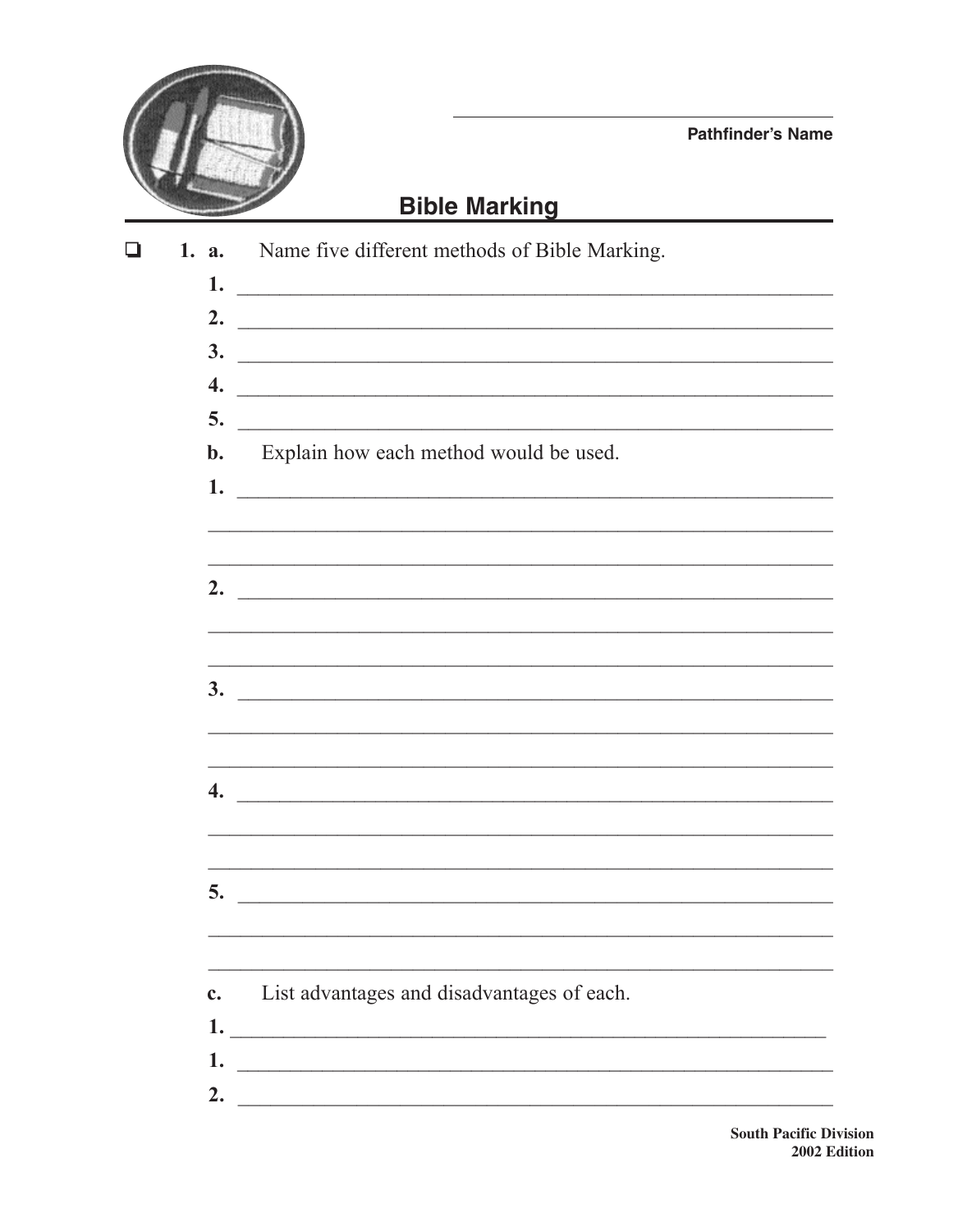|  | 2.             | <u> 1989 - Johann Harry Harry Harry Harry Harry Harry Harry Harry Harry Harry Harry Harry Harry Harry Harry Harry</u> |
|--|----------------|-----------------------------------------------------------------------------------------------------------------------|
|  | 3.             | <u> Alexandria de la contrada de la contrada de la contrada de la contrada de la contrada de la contrada de la c</u>  |
|  |                | $\frac{3}{2}$                                                                                                         |
|  |                | $\overline{4.}$                                                                                                       |
|  |                | $\overline{4.}$                                                                                                       |
|  |                |                                                                                                                       |
|  |                |                                                                                                                       |
|  | Bible.         | 2. List five guidelines you would consider before starting to mark your                                               |
|  |                | $1.$ $\overline{\phantom{a}}$                                                                                         |
|  |                |                                                                                                                       |
|  |                | $\overline{\mathbf{3.}}$                                                                                              |
|  |                | $\overline{4.}$                                                                                                       |
|  |                |                                                                                                                       |
|  |                | <b>3. a.</b> What method would you follow for giving a Bible study and why?                                           |
|  |                | and the control of the control of the control of the control of the control of the control of the control of the      |
|  | $\mathbf{b}$ . | And mark your Bible for two topics/subjects using this method.                                                        |
|  |                | Topics/Subjects                                                                                                       |
|  | 1.             |                                                                                                                       |
|  | 2.             |                                                                                                                       |
|  | 4. a.          | What methods would you use for ongoing devotional study and<br>why?                                                   |
|  |                |                                                                                                                       |
|  |                |                                                                                                                       |
|  | $\mathbf{b}$ . | And mark your Bible for two topics/subjects using one of these<br>methods, and using a minimum of ten texts each.     |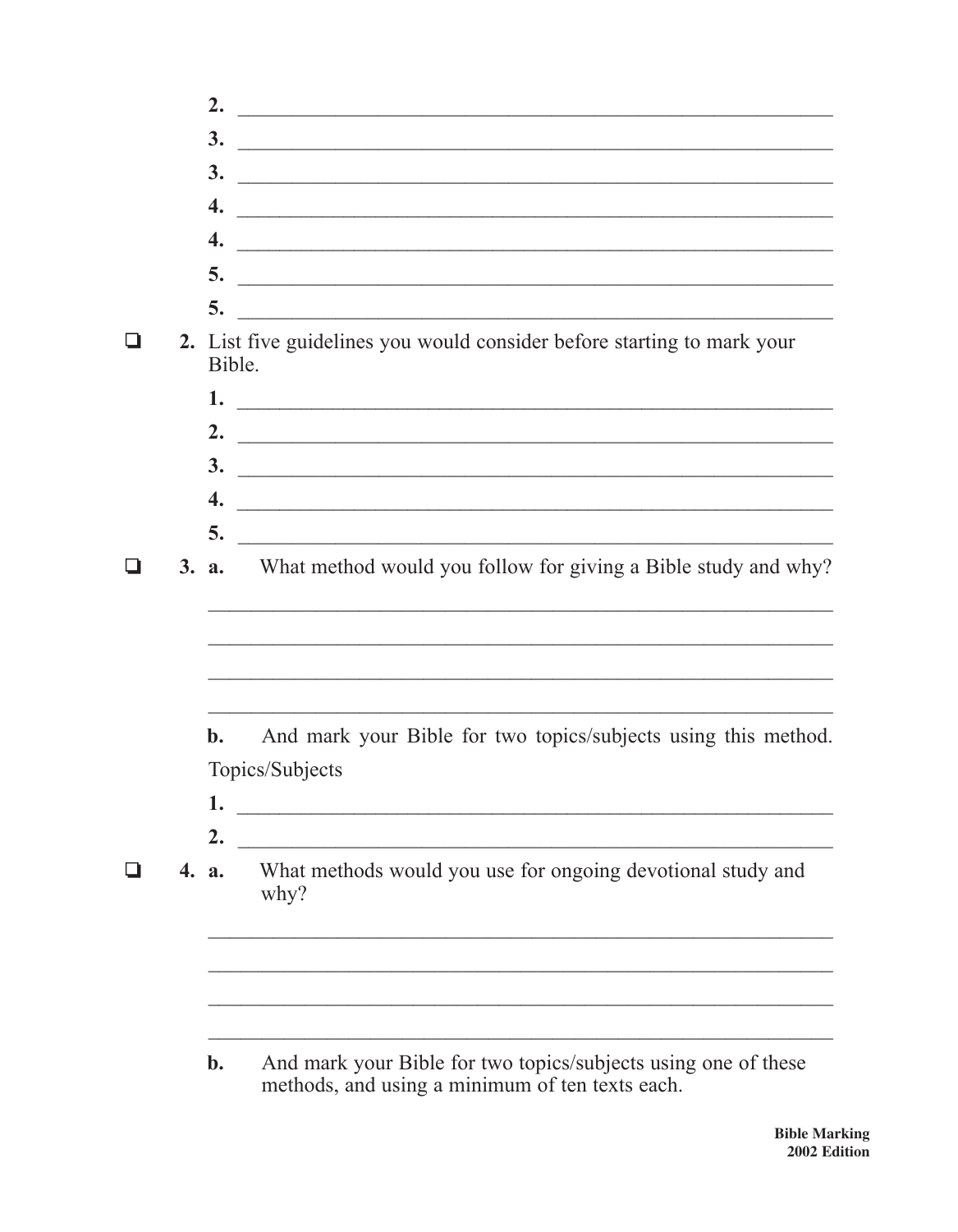Topics/Subjects

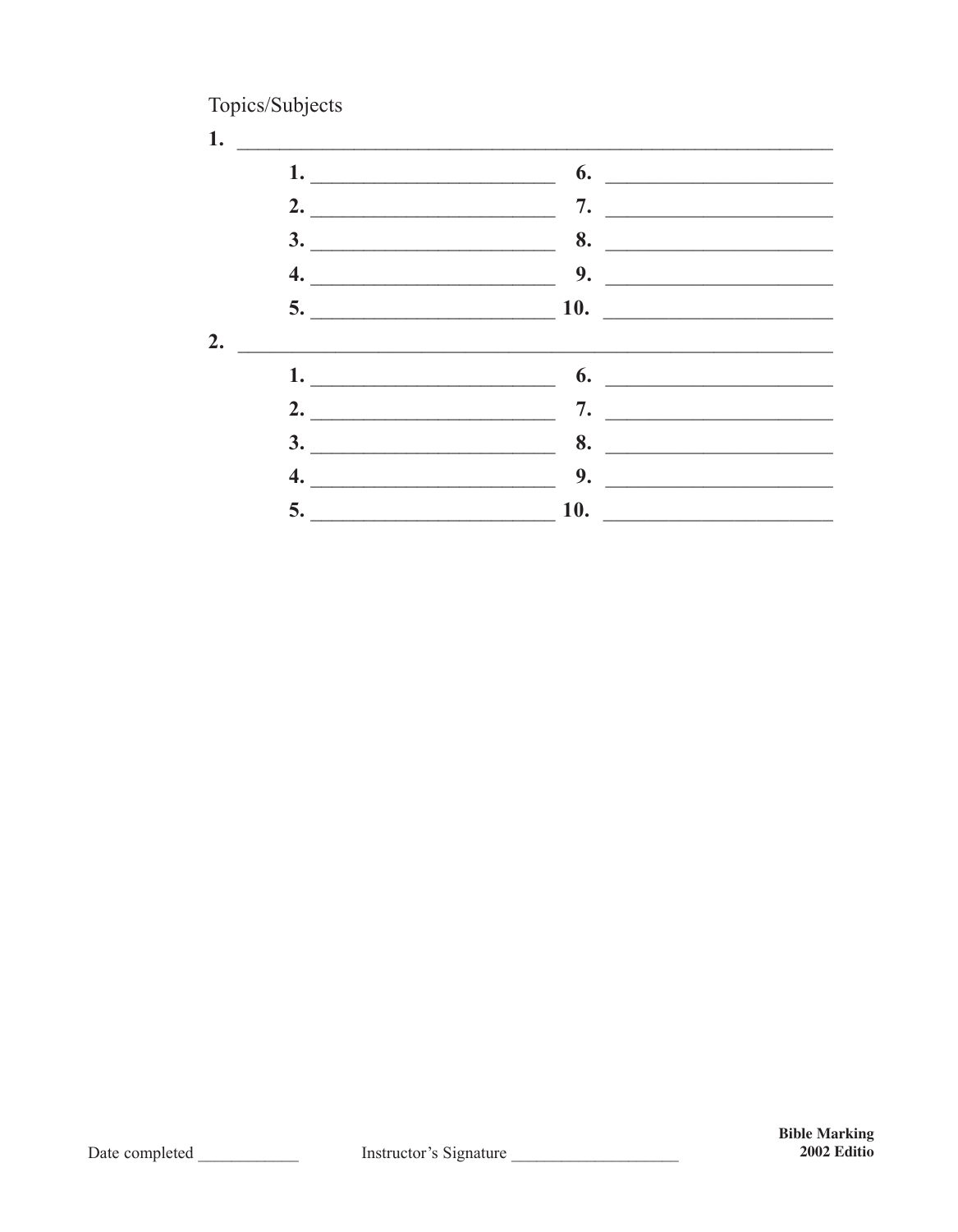**Bible Marking, Advanced** 

1. Mark an additional two Bible studies using a minimum of twenty texts  $\Box$ each. 1.  $11.$ 2.  $\qquad \qquad$ 12.  $\qquad \qquad$ 13.  $\qquad \qquad$  $\overline{\mathbf{3.}}$ 14.  $\qquad \qquad$  $\overline{\mathbf{4.}}$ 15.  $\qquad \qquad$  $5.$   $\overline{\phantom{a}}$  $6.$  $16.$  $\overline{\phantom{a}}$ 17.  $\qquad \qquad$ 8.  $18.$  $9.$ 19.  $\qquad \qquad$ 20. 10.  $2.$ 11.  $\qquad \qquad$  $2.$  $12.$ 13.  $\qquad \qquad$  $3.$  $4.$ 14.  $\qquad \qquad$ 15.  $\qquad \qquad$ 16.  $\qquad \qquad$  $\bullet$ .  $\overline{\phantom{a}}$ 17.  $\qquad \qquad$ 18.  $\qquad$ 8. 19.  $\qquad$  $9.$  $20.$ **10.** The contract of the contract of the contract of the contract of the contract of the contract of the contract of the contract of the contract of the contract of the contract of the contract of the contract of the cont